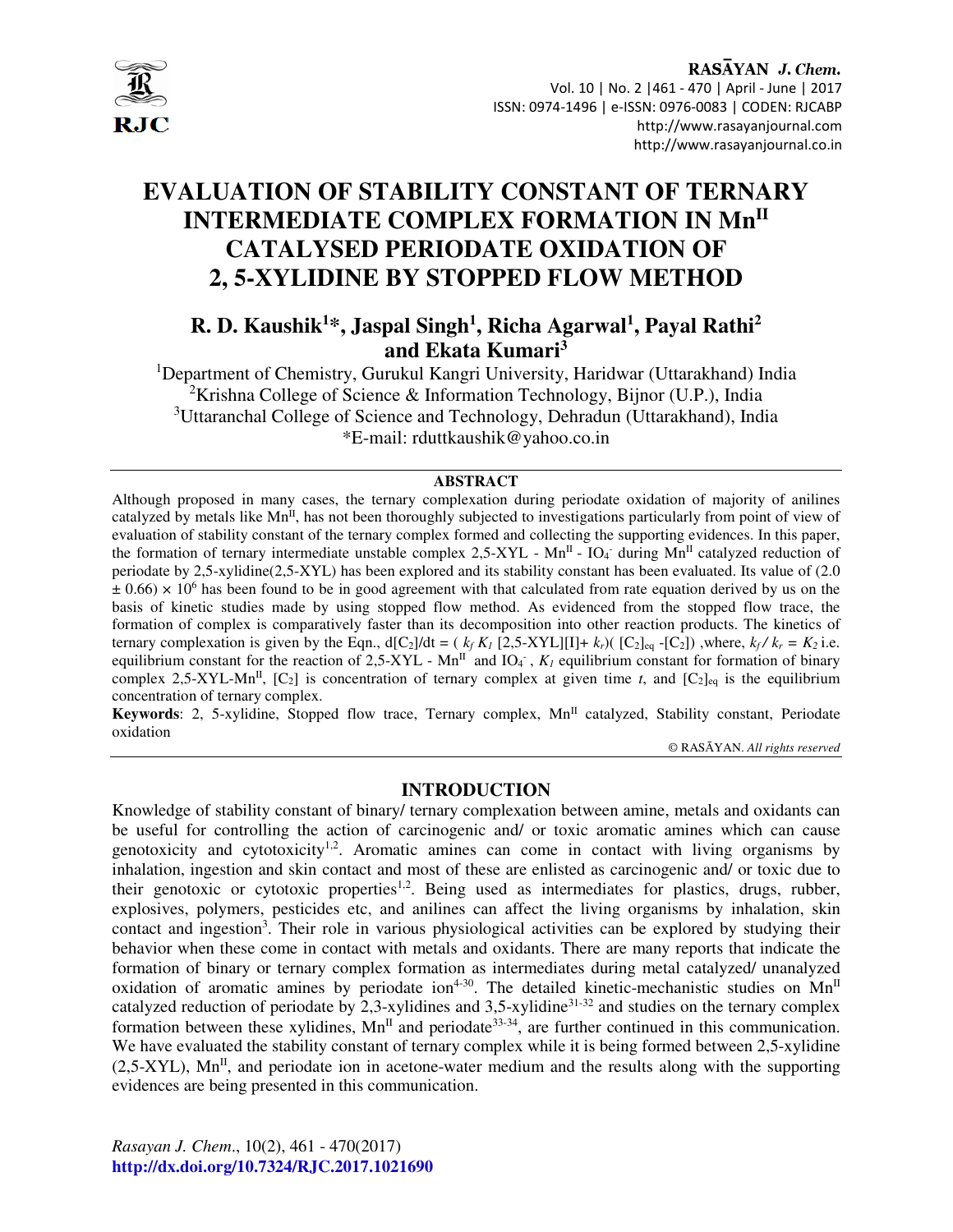## **EXPERIMENTAL**

#### **Reagents and Chemicals**

Solutions were prepared in triply distilled water. Redistilled or recrystallized chemicals like 2, 5-xylidine  $(2.5-XYL)$  (E. Merck), sodium metaperiodate(I) (Loba Chemie), manganese sulphate monohydrate(Mn<sup>II</sup>) (Aldrich) and other chemicals of guaranteed reagent or analytical reagent grade were used. Buffers comprising of the prescribed concentrations of solutions of succinic acid, oxalic acid, boric acid, sodium sulphate and borax $35$  were used for keeping pH of reaction mixtures at desired value.

## **Kinetic procedure**

Shimadzu double beam spectrophotometer, UV-1800 was used for recording the absorption maxima  $(\lambda_{\text{max}})$  of reactants, catalyst and reaction mixture in presence/ absence of catalyst. Spectrophotometer was coupled with Shimadzu TCC-240 temperature control unit with  $\pm 0.1^{\circ}$ C accuracy. Experiments were conducted only during the time in which  $\lambda_{\text{max}}$  remained unchanged as shown in Figures-1, 2 and 3.

As the  $\lambda_{\text{max}}$  was 535 nm for the reaction mixture, the change in absorbance with time was recorded at this wavelength only using Applied Photophysics make stop flow SX-20 equipment coupled with Thermo Scientific NESLAB RTE7 thermostatic control unit with  $(\pm 0.01^{\circ}C \text{ accuracy}$ . Buffer solution was used for baseline setting to zero absorbance. After it, the reaction was started by unloading the two syringes – one loaded with periodate and the other loaded with substrate plus Mn<sup>II</sup> solution. Pseudo first order rate constants were obtained by treatment of data with the software SX-20 Prodata.

**RESULTS AND DISCUSSION**

### **Preliminary Observations**

Following features were observed for the reaction under consideration:

- 1. No reaction could be observed between  $2,5-XYL$  and  $Mn<sup>H</sup>$ .
- 2. No reaction was observed between  $Mn^{\text{II}}$  and I.
- 3.  $\lambda_{\text{max}}$  of reaction mixture (having Mn<sup>II</sup>, 2,5-XYL and I) and same mixture without Mn<sup>II</sup>, was 535 nm. However, the molar extinction coefficient is high in presence of  $Mn<sup>II</sup>$ .
- 4. Reaction mixture turns pink initially, changing into wine red and then brown. After it, precipitation is observed in 24 hours.
- 5. Separate experiments showed the reaction to be first order w. r. t. 2,5-XYL, I and  $Mn^{\text{II}}$ . Therefore, pseudo first order conditions were adopted for following the kinetics of this reaction.



 $pH = 5.5$ , Temp. = 30.0 ±0.1 °C, acetone = 5.0 % (v/v)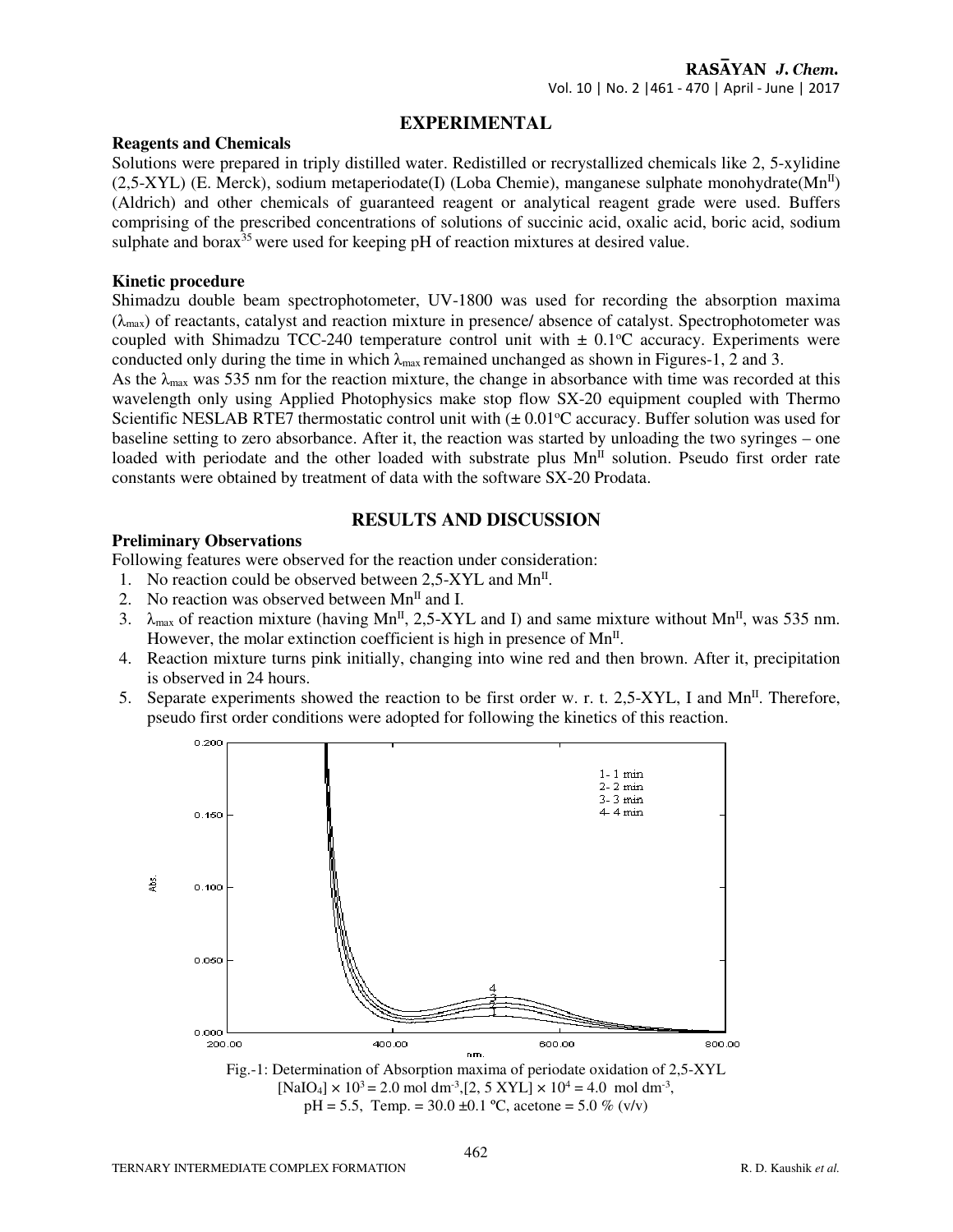

Fig.-2: Determination of Absorption maxima of Mn<sup>II</sup> catalyzed periodate oxidation of 2, 5 –XYL [NaIO<sub>4</sub>]  $\times$  10<sup>3</sup> = 2.0 mol dm<sup>-3</sup>, [2,5-XYL] $\times$  10<sup>4</sup> = 4.0 mol dm<sup>-3</sup>, Acetone = 5.0 % (v/v), [Mn<sup>II</sup>]  $\times$  10<sup>6</sup> = 3.28 mol dm<sup>-3</sup>, pH = 5.5, Temp. =  $30.0 \pm 0.1$  °C



Fig.-3: Compression of UV-VIS rapid scans of unanalyzed and catalyze reaction at [NaIO<sub>4</sub>]  $\times$  10<sup>3</sup> = 2.0 mol dm<sup>-3</sup>,  $[2,5 \text{ XVI}] \times 10^4 = 4.0 \text{ mol dm}^3$ , pH = 5.5, Acetone = 5.0 % (v/v), Temp. = 30.0 ±0.1 °C, [Mn<sup>II</sup>] × 10<sup>6</sup> = 3.28 mol dm<sup>-3</sup> (For catalysed reaction only). U and C represent the scans for unanalyzed and catalyzed reaction, respectively.



Fig.-4: The complete kinetics stopped flow trace for  $Mn<sup>H</sup>$  catalyzed oxidation of [2,5-XYL] by NaIO<sub>4</sub> at  $[2,5 \text{ XVI}] = 8.0 \times 10^{-5} \text{mol dm}^3$ , pH = 6.0,  $[I] = 8.0 \times 10^{-4} \text{mol dm}^3$ ,  $[Mn^II] = 7.28 \times 10^{-6} \text{mol dm}^3$ , Temp. =  $30.0 \pm 0.01^{\circ}$ C, acetone =  $5.0 \%$  (v/v),  $\lambda_{\text{max}}$  = 535 nm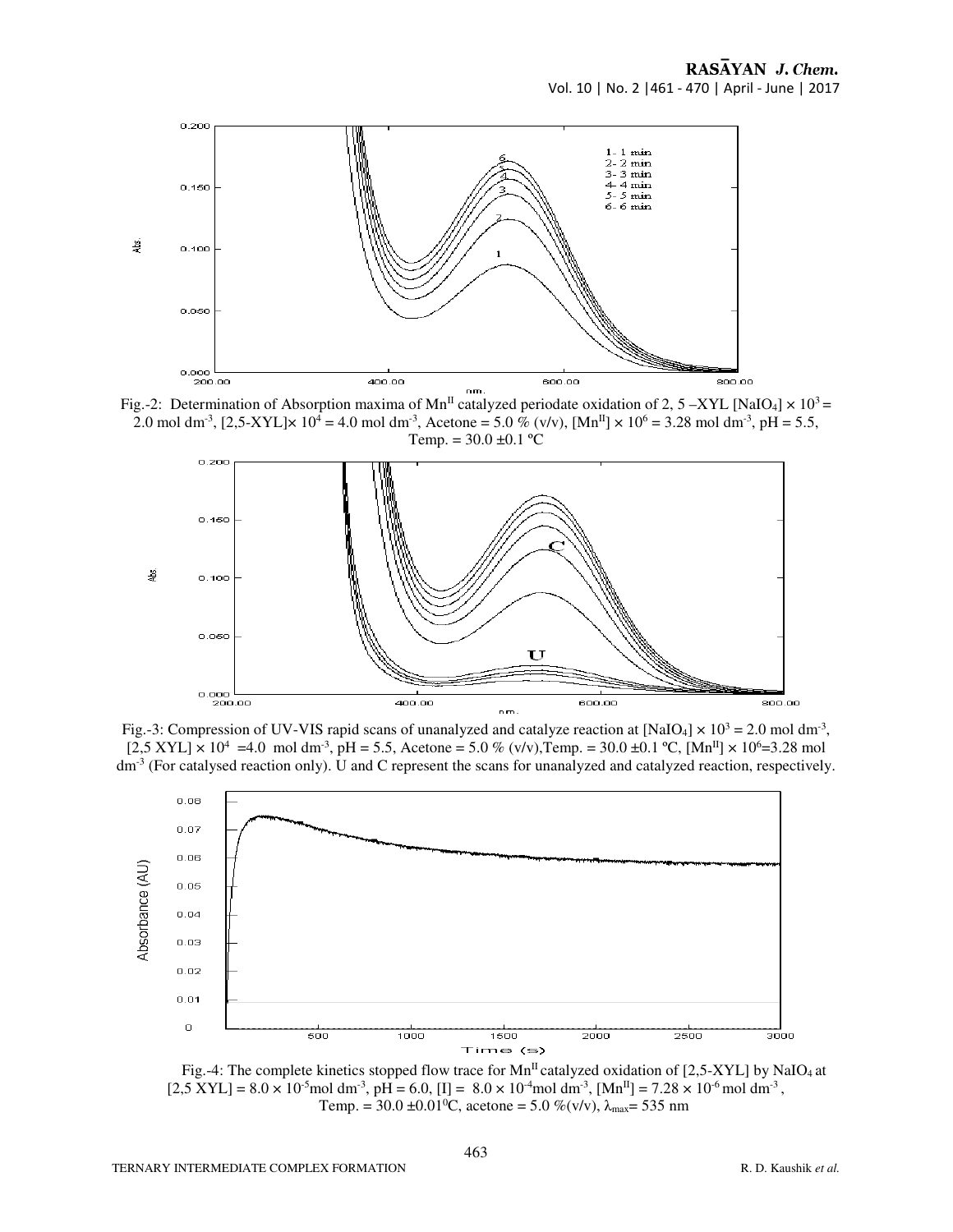## **Stability constant of 2, 5-XYL - MnII - I ternary complex**

In all experiments involving the stop-flow spectrophotometric for studying the ternary complex formation and for determining its stability constant, following conditions were maintained:

$$
[I] \gg [2, 5-XYL] \gg [Mn^{II}]
$$

Figure-4, presenting the stop-flow trace, spells out the fast formation of ternary complex (~200 s required for 70% reaction to take place). After it, a relatively slow step follows in which this complex decays. Equilibrium is attained in about 500-2000 s. Faster rate of formation and slower second stage, suggest that the maximum absorbance obtained in each stop flow set can be assumed to be the equilibrium absorbance( $A_e$ ) of ternary complex.  $A_e$  values are given in Table-1.

Table-1: A<sub>e</sub> vales for [2,5-XYL-Mn<sup>II</sup> - IO<sub>4</sub><sup>-</sup>] complex [Mn<sup>II</sup>] ×10<sup>6</sup> = 7.28 mol dm<sup>-3</sup>, pH = 5.5, Temp. = 30.0 ± 0.01<sup>o</sup>C,  $\lambda_{\text{max}} = 535 \text{ nm}$ . Acetone = 5.0 % (v/v)

| [NaIO <sub>4</sub> ] $\times$ 10 <sup>4</sup> mol dm <sup>-3</sup> | $[2,5-XYL] \times 10^5$ mol dm <sup>-3</sup> | $A_{\rm e}$ |  |
|--------------------------------------------------------------------|----------------------------------------------|-------------|--|
| 8.0                                                                | 8.0                                          | 0.042       |  |
| 8.5                                                                | 8.0                                          | 0.044       |  |
| 9.0                                                                | 8.0                                          | 0.047       |  |
| 9.5                                                                | 8.0                                          | 0.049       |  |
| 10.0                                                               | 8.0                                          | 0.051       |  |
| 8.0                                                                | 5.0                                          | 0.027       |  |
| 8.0                                                                | 6.0                                          | 0.034       |  |
| 8.0                                                                | 7.0                                          | 0.037       |  |
| 8.0                                                                | 8.0                                          | 0.042       |  |
| 8.0                                                                | 9.0                                          | 0.046       |  |

Table-2: Dependence of reaction rate on concentration of reactants  $[Mn^{II}] \times 10^6 = 7.28 \text{ mol dm}^{-3}$ , Acetone = 5.0 % (V/V), Temp. = 30.0 ± 0.01 °C, pH = 5.5,  $\lambda_{\text{max}}$  = 535 nm.

| [NaIO <sub>4</sub> ] $\times$ 10 <sup>4</sup> mol dm <sup>-3</sup> | $[2,5-XYL] \times 10^5$ mol dm <sup>-3</sup> | $k_{obs}$ × 10 <sup>2</sup> (s <sup>-1</sup> ) |  |  |
|--------------------------------------------------------------------|----------------------------------------------|------------------------------------------------|--|--|
| 8.0                                                                | 8.0                                          | 3.69                                           |  |  |
| 8.5                                                                | 8.0                                          | 3.78                                           |  |  |
| 9.0                                                                | 8.0                                          | 3.83                                           |  |  |
| 9.5                                                                | 8.0                                          | 3.90                                           |  |  |
| 10.0                                                               | 8.0                                          | 4.00                                           |  |  |
| 8.0                                                                | 5.0                                          | 3.32                                           |  |  |
| 8.0                                                                | 6.0                                          | 3.44                                           |  |  |
| 8.0                                                                | 7.0                                          | 3.56                                           |  |  |
| 8.0                                                                | 8.0                                          | 3.69                                           |  |  |
| 8.0                                                                | 9.0                                          | 3.76                                           |  |  |

When a solution containing  $Mn^{\text{II}}$  and 2,5-XYL was mixed with solution of I, the ternary complex was formed in stop-flow experiment. Therefore, the formation of a complex can be written as in Eq (1),

$$
Mn^{II} + 2.5-XYL + I \xrightarrow{\text{K}} 2.5-XYL - Mn^{II} - I
$$
 (1)

Where,  $C_2$  is the ternary complex, 2,5-XYL - Mn<sup>II</sup> – I.

The proposed mechanism of the formation of ternary complex can be given as follows:

$$
Mn^{II} + 2,5-XYL \xrightarrow{\qquad K_I} Mn^{II} - 2,5-XYL \qquad \text{(Fast)} \qquad (2)
$$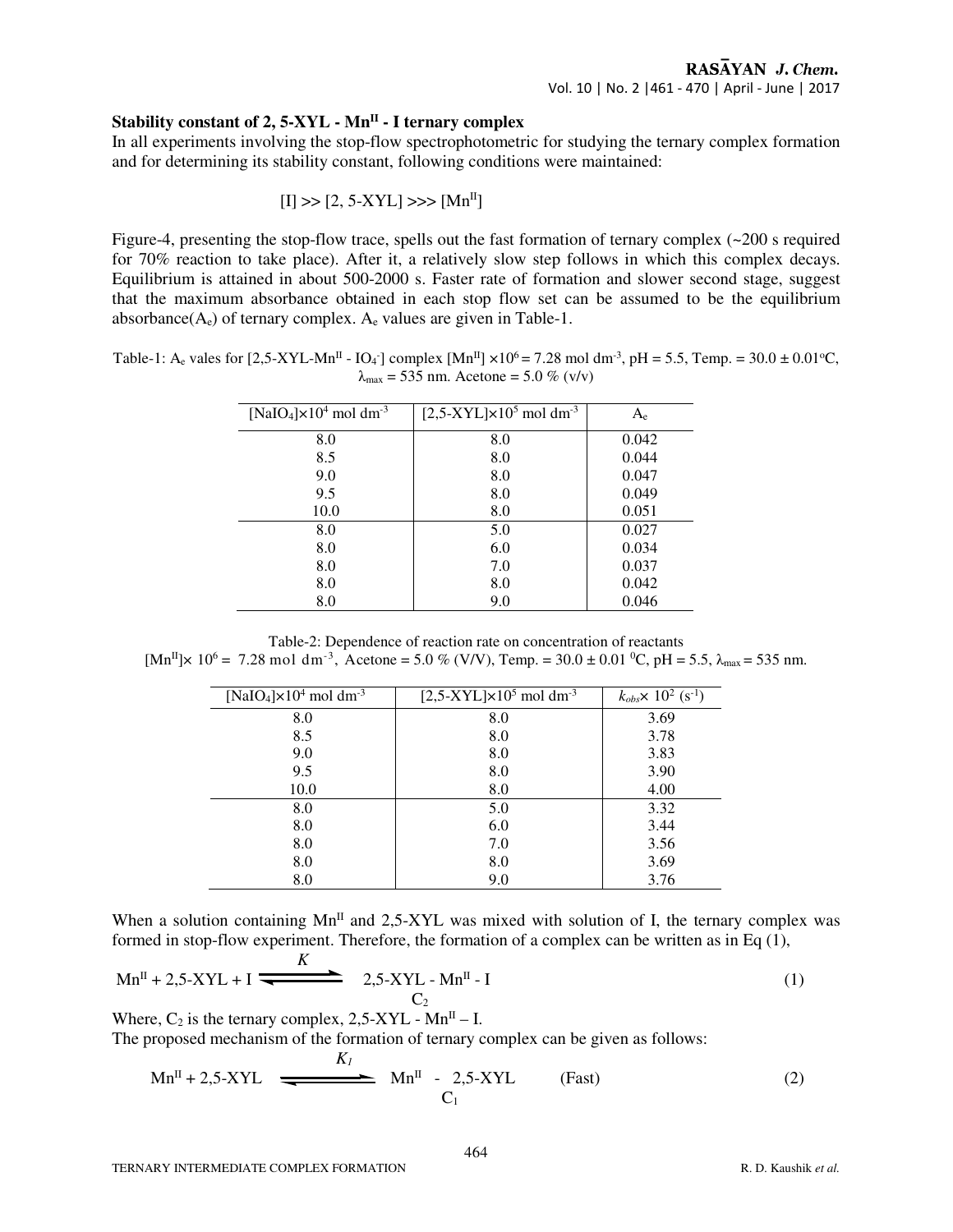RASAYAN J. Chem. Vol. 10 | No. 2 |461 - 470 | April - June | 2017

$$
Mn^{II} - 2.5-XYL + I \quad \xleftarrow{k_f} \quad 2.5-XYL - Mn^{II} - I \tag{3}
$$

Now onwards, the ratio  $k_f / k_f$  is being used to represent the equilibrium constant of reaction (3) i.e.  $K_2$ . The spectra of 2,5-XYL, I,  $Mn^{\text{II}}$  and reaction mixtures for catalyzed/unanalyzed reactions show that only ternary complex absorbs at 535 nm. At this wavelength,  $Mn^{II}$ , 2, 5-XYL,  $Mn^{II}$  - 2, 5-XYL and  $Mn^{II}$  - I display no significant absorbance. However, the 2, 5-XYL - I adduct absorb at 535 nm, but its absorbance can be ignored.

If the absorbance values at pre-selected wavelength, 535 nm, are measured in solutions containing different [2,5-XYL] and [I] but at fixed  $[Mn^{II}]$ , it can be shown that,  $36,37$ 

 $A_e$  =  $-(A_e - A_0)/K[2, 5-XYL][1] + A_\infty$  (4)

Where,  $A_e$  has already been defined earlier,  $A_\infty$  is the absorbance when Mn<sup>II</sup> is fully present as ternary complex, and  $A_0$  is the absorbance of  $Mn^{\text{II}}$  in the absence of 2,5-XYL and I. *K* is the overall stability constant and based on Eq. (1) is defined by Eq. (5).

 $K = [Mn^{II} - 2, 5 - XYL - I] / [Mn^{II}] [2, 5 - XYL] [I]$  (5) Where,  $[Mn^II - 2.5 - XYL - I] = [C_2]_{eq} =$  equilibrium concentration of ternary complex,  $[Mn^II] =$  equilibrium concentration of uncomplexed  $Mn^{II}$ . And [2,5-XYL] and [I] are initial concentrations of 2,5-XYL and periodate, respectively.

On replacing  $[Mn^II - 2.5-XYL - I]$  by  $[C_2]_{eq}$ , Eq. (5) becomes Eq. (6) or (7).

$$
K = [C_2]_{eq} / [Mn^{II}] [2,5-XYL] [I]
$$
  
\n
$$
[Mn^{II}] = [C_2]_{eq} / K [2,5-XYL] [I]
$$
\n(7)

By mass balance, total Mn<sup>II</sup> concentration,  $[Mn^{II}]_0$  is given by Eq. (8)  $[Mn^{II}]_0 = [Mn^{II}] + [Mn^{II} - 2.5 - XYL] + [Mn^{II} - 2.5 - XYL - I]$  (8)  $[C_1]$   $[C_2]$ <sub>eq</sub>

Since  $[Mn^II - 2.5-XYL]$  is assumed to be very small, it can be neglected in Eq. (8).  $[{\rm Mn}^{\rm II}]_0 = [{\rm Mn}^{\rm II}] + [{\rm C}_2]_{\rm eq}$  (9) or  $[C_2]_{\text{eq}} = [Mn^{II}]_0 - [Mn^{II}]$  (10)

Putting the value of  $[Mn^{II}]$  from Eq. (7) into Eq. (10), we get  $[C_2]_{eq} = [Mn^{II}]_0 - [C_2]_{eq} / K [2, 5-XYL] [I]$  (11)

As the binary complex,  $Mn^{\text{II}} - 2.5-XYL$ , has no absorbance at chosen wavelength (535 nm) under the experimental conditions, the absorbance  $A_e$  can be safely assumed only due to ternary complex. If  $A_e$  is absorbance of ternary complex,  $C_2$ , and  $\varepsilon$  is its molar absorptivity then for cell of path length 1 cm, we have,

 $A_e = \varepsilon [C_2]$  (12) Where,  $[C_2]$  is the concentration of the ternary complex at time *t*. When whole of the manganese (II), i.e.,  $[Mn^{II}]_0$ , is present as complex, then observed absorbance is equal to A<sub>∞</sub>. So replacing the values of A<sub>e</sub> by  $A_{\infty}$  and  $[C_2]$  by  $[Mn^{II}]_0$  in Eq. (12), we obtain,

 $A_{\infty} = [Mn^{II}]_0 \cdot \varepsilon$ or  $\left[\text{Mn}^{\text{II}}\right]_0 = A_{\infty}/\varepsilon$  (13) Substituting the value of  $[C_2]$  and  $[Mn^II]_0$  in equation (11) from equation (13) and (12). Ae/ ε = A∞/ ε - Ae/ ε *K* [2,5-XYL] [I]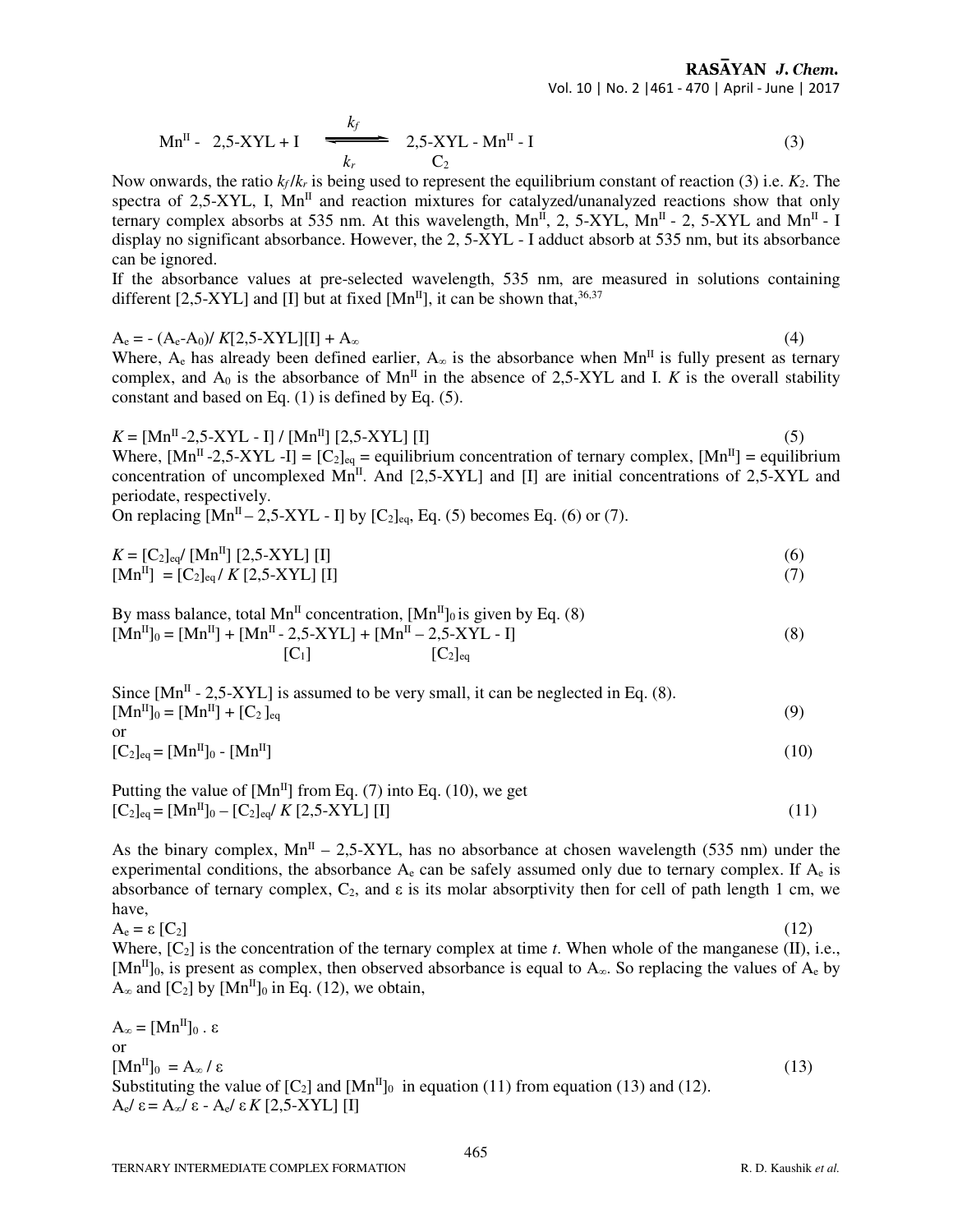Which on rearrangement becomes Eq. (14)  $1/A_e = 1/A_\infty K [2.5-XYL] [\text{I}] + 1/A_\infty$  (14)

This equation assumes that no species other then ternary complex absorbs at chosen wavelength, 535 nm. Ae values were determined at different concentration of I keeping [2,5-XYL] fixed. In this condition, equation (14) leads to Eq. (15).

 $1/A_e = 1/K_I[\Pi A_\infty + 1/A_\infty$  (15) A comparison of Eqs. (14) and (15) gives  $K_I = K$  [2,5-XYL]. Ae were also determined at different concentration of [2,5-XYL] at fixed concentration of [I] I different experiments. This condition changes the equation (14) as follows,

$$
1/A_e = 1/K_I [2, 5-XYL] A_{\infty} + 1/A_{\infty}
$$
 (16)

Eqs. (14) and (16) lead to  $K_l = K$  [I].

As required by Eq. (15), the plot of  $1/A<sub>e</sub>$  versus  $1/[I]$  is a straight line as shown in Fig.-5. This plot yields slope,  $S_1 = 1.78 \times 10^{-3}$  and intercept,  $I_1 = 0.191$ . According to equation (15),  $S_1 = 1/K_I A_\infty$  and  $I_1 = 1/A_\infty$ . So from the ratio,  $I_1/S_1$ , the value of  $K_1$  was found to be 107.

Likewise, from Fig. 6, we obtain, slope,  $S_2 = 1.63 \times 10^{-4}$  and intercept,  $I_2 = 0.345$ . Eq. (16) shows  $K_1 = I_2$ / S<sub>2</sub>. From the values of S<sub>2</sub> and I<sub>2</sub>, we obtain  $K_l = 2.116 \times 10^3$ .

From the  $K_I$  value of 107 (at  $[2,5-XYL] = 8.0 \times 10^{-5}$  mol dm<sup>-3</sup>), the value of *K* was found to be 1.34 $\times$  10<sup>6</sup>. Also the  $K_l$  value of  $2.116 \times 10^3$  (at [I] =  $8.0 \times 10^{-4}$  mol dm<sup>-3</sup>), leads to the value of *K* equal to  $2.65 \times 10^6$ .



Fig.-5: Ae<sup>-1</sup> vs. [NaIO<sub>4</sub>] <sup>-1</sup> plot; [2,5D]×10<sup>5</sup> = 8.0 mol dm<sup>-3</sup>, [Mn<sup>II</sup>] ×10<sup>6</sup> = 7.28 mol dm<sup>-3</sup>, Acetone = 5.0 % (V/V), pH =5.5, Temp. =30.0  $\pm$  0.01<sup>o</sup>C;  $\lambda_{\text{max}}$  = 535nm

The good agreement between the *K* values, as determined from the variations of [I] and [2,5-XYL] at fixed [Mn<sup>II</sup>]<sub>0</sub>, supports the formation of ternary complex. The average value of *K* is  $(2.0 \pm .66) \times 10^6$  at  $pH = 5.5$ ,  $[Mn^{II}]_0 = 7.28 \times 10^{-6}$  mol dm<sup>-3</sup> and  $30.0 \pm 0.01^{\circ}$ c.

#### **Kinetics of ternary complex formation**

One of the complete kinetics profile is shown in Fig.-4. As discussed earlier, the second stage is relatively slow while the reaction occurs in two stages. The first stage is the formation of ternary pink complex, for which the stability constant determination has just been undertaken.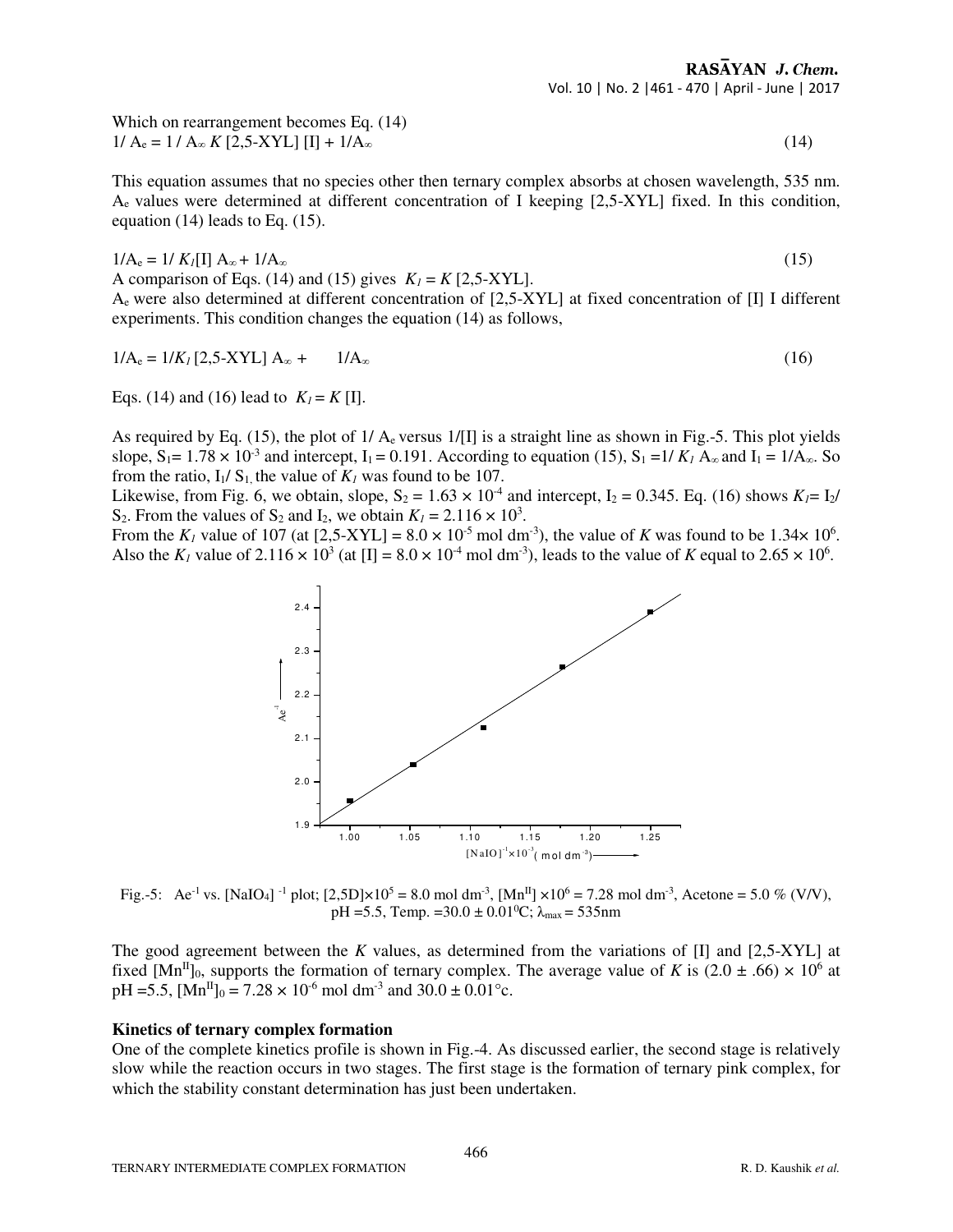

Fig.-6: Ae<sup>-1</sup> vs. [2,5XYL]<sup>-1</sup> (or [2,5 D]<sup>-1</sup>) plot; [NaIO<sub>4</sub>]×10<sup>4</sup> =8.0 mol dm<sup>-3</sup>, [Mn<sup>II</sup>]×10<sup>6</sup> = 7.28 mol dm<sup>-3</sup>, Acetone = 5.0 %(v/v), pH = 5.5 , Temp. =  $30.0 \pm 0.01$  °C,  $\lambda_{\text{max}} = 535$ nm

| $\left[ \mathrm{I}\right]$<br>$mol \, \text{dm}^3$ | $[2,5-XYL]$<br>mol $dm^{-3}$ | Plot                   | $K_r$<br>(Intercept)     | $k_f$<br>(slope)<br>$= k_f K_I[D]$ | $k_f$<br>(slope)<br>$= k_f K_I[I]$ | $10^{-5}$<br>$k_f K_I$ | $10^{-6}$<br>$k_f K_l/k_r$ |
|----------------------------------------------------|------------------------------|------------------------|--------------------------|------------------------------------|------------------------------------|------------------------|----------------------------|
| variation                                          | $8 \times 10^{-5}$           | $k_{obs}$ vs [I]       | 2.50<br>$\times 10^{-2}$ | $1.48 \times 10^{2}$               |                                    | 1.9                    | 7.4                        |
| $8 \times 10^{-4}$                                 | variation                    | $k_{obs}$ vs [2,5-XYL] | 2.79<br>$\times 10^{-2}$ |                                    | $1.1 \times 10^{3}$                | 1.4                    | 5.0                        |

Table-3: Data analysis for [Mn<sup>II</sup>-2,5-XYL-I] formation

The kinetics of the formation of the complex was studied at 535 nm under pseudo first order conditions,  $[I] \gg [2, 5-XYL] \gg [Mn<sup>H</sup>]$ . For ternary complex formation the values of first order rate constant,  $k_{obs}$ , are given in Table-2. Figs.-7 and 8 present the first order plots.

The value of *kobs* appears to be only dependent on [I] and [2,5-XYL] which were in excess as compared to [ $Mn^{II}$ ].  $k_{obs}$  may be given by the Eq.(17),

$$
k_{obs} = k_r + k_f \left[1\right]
$$

 *'* [I] (17)

Where,  $k_f$  and  $k_r$  are empirical rate constants as defined later. In accordance to Eq. (17), a linear plot is expected between  $k_{obs}$  and [I] (Fig.-7). From this plot, the value of  $k_f$  and  $k_r$  were worked out. Their values are respectively,  $1.48 \times 10^2$  L mol<sup>-1</sup> s<sup>-1</sup> and  $2.5 \times 10^{-2}$  s<sup>-1</sup>.

## **Reaction Mechanism**

The mechanism of ternary complex formation may be represented by the Eqs.-2 and 3. This mechanism is can not be taken as unique. One or more alternative mechanisms may possibly be written to explain the results obtained by us in this study. The rate of formation of  $C_2$  is given by:

d  $[C_2]/dt = k_f [Mn^{II}, 2, 5-XYL] [I] - k_r [C_2]$  (18)

Where,  $[C_2]$  is the concentration of the ternary complex at time  $t$ .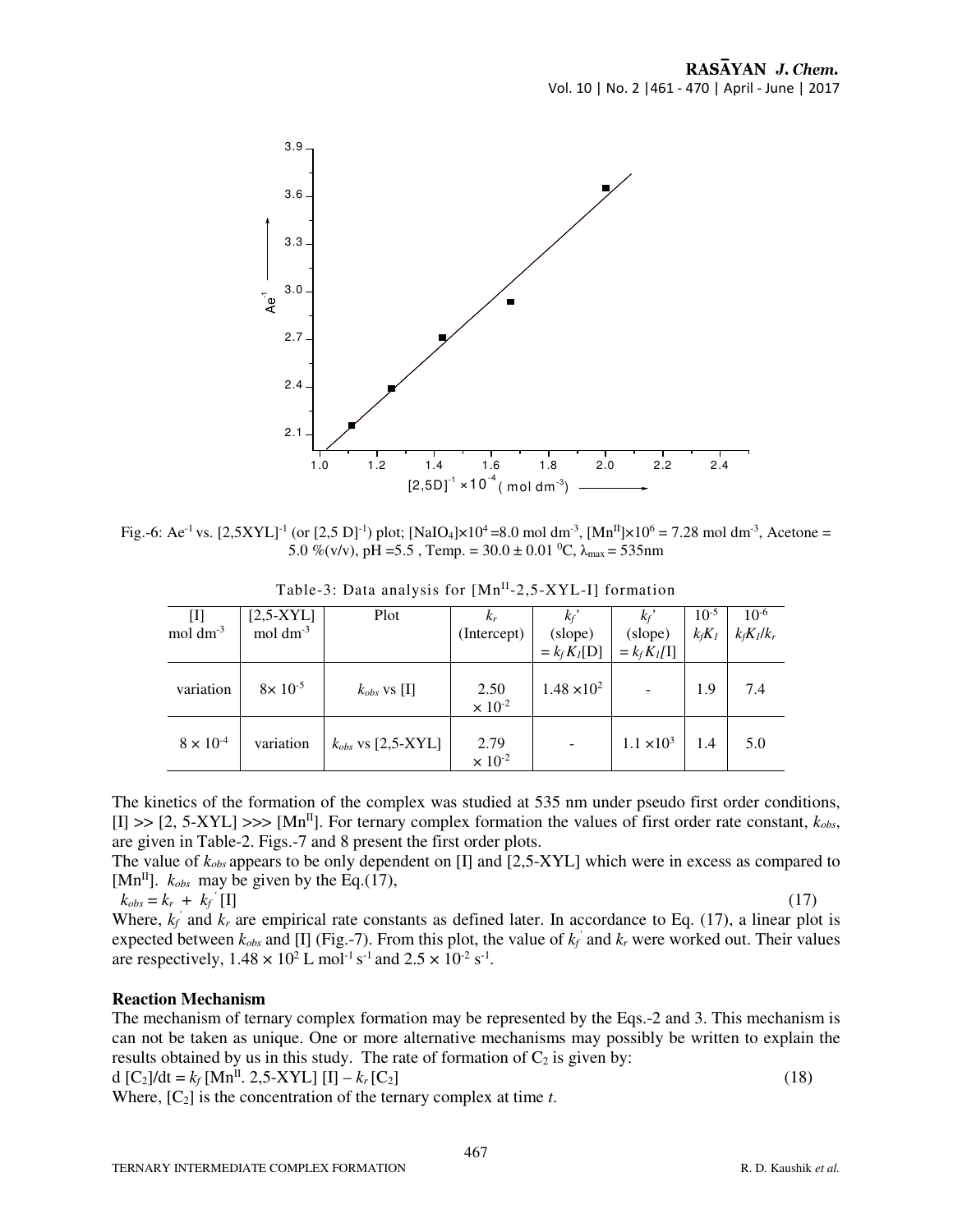

Fig.-7:  $k_{obs}$  vs. [NaIO<sub>4</sub>] plot, [2,5-XYL]×10<sup>5</sup> = 8.0 mol dm<sup>-3</sup>, [Mn<sup>II</sup>]×10<sup>6</sup> = 7.28 mol dm<sup>-3</sup>, Acetone = 5.0 %(V/V),pH  $= 5.5$ ,  $\lambda_{\text{max}} = 535$ nm, Temp.=  $30.0 \pm 0.01$ <sup>o</sup>C

By mass balance,  $[Mn^{II}]_0 = [Mn^{II}] + [Mn^{II}, 2, 5-XYL] + [C_2]$  (19)

Assuming that the concentration of  $Mn^{II}$  - 2,5-XYL is very small, and negligible, Eq. (19) becomes Eq.  $(20)$ .  $[Mn^{II}]_0 = [Mn^{II}] + [C_2]$  (20)

As already assumed, equilibrium for the formation of the binary complex,  $Mn<sup>H</sup>$  - 2,5-XYL, is rapidly established. Therefore, the value of concentration of  $Mn<sup>H</sup>$  - 2,5-XYL is given by,  $K_l = [Mn^{II}, 2.5-XYL]/ [Mn^{II}] [2.5-XYL]$  (21)

Substituting 
$$
[Mn^{II} - 2,5-XYL] = K_I [Mn^{II}][2,5-XYL]
$$
 in Eq. (18), we get,  
d $[C_2]/dt = k_f K_I [Mn^{II}][2,5-XYL]$  [I $] - k_I[C_2]$  (22)

On substituting 
$$
[Mn^{II}] = [Mn^{II}]_0 - [C_2]
$$
 from Eq. (20) in Eq. (22), we get,  
d $[C_2]/dt = k_f K_I[Mn^{II}]_0[2,5-XYL][I] - [C_2](k_f K_I[2,5-XYL][I] + k_r)$  (23)

If the ternary complex formation attains equilibrium then Eq. (23) becomes Eq. (24).  $k_f K_I[\text{Mn}^{\text{II}}]_0[2,5-X\text{YL}][\text{I}] = [C_2]_{eq}(k_f K_I [2,5-X\text{YL}][\text{I}] + k_r)$  (24)

Now from Eqs. (23) and (24), we get,  
\n
$$
d[C_2]/dt = (k_f K_I [2,5-XYL][I]+k_r)( [C_2]_{eq} - [C_2])
$$
\n(25)

Which on modification becomes,  $d[C_2]/dt = k_{obs}([C_2]_{eq} - [C_2])$  (26) where  $k_{obs} = k_f K_I [2, 5-XYL][1] + k_r$  (27) or  $k_{obs} = k_f$ <sup>'</sup> [I]+  $k_r$ where  $k_f = k_f K_I [2, 5-XYL]$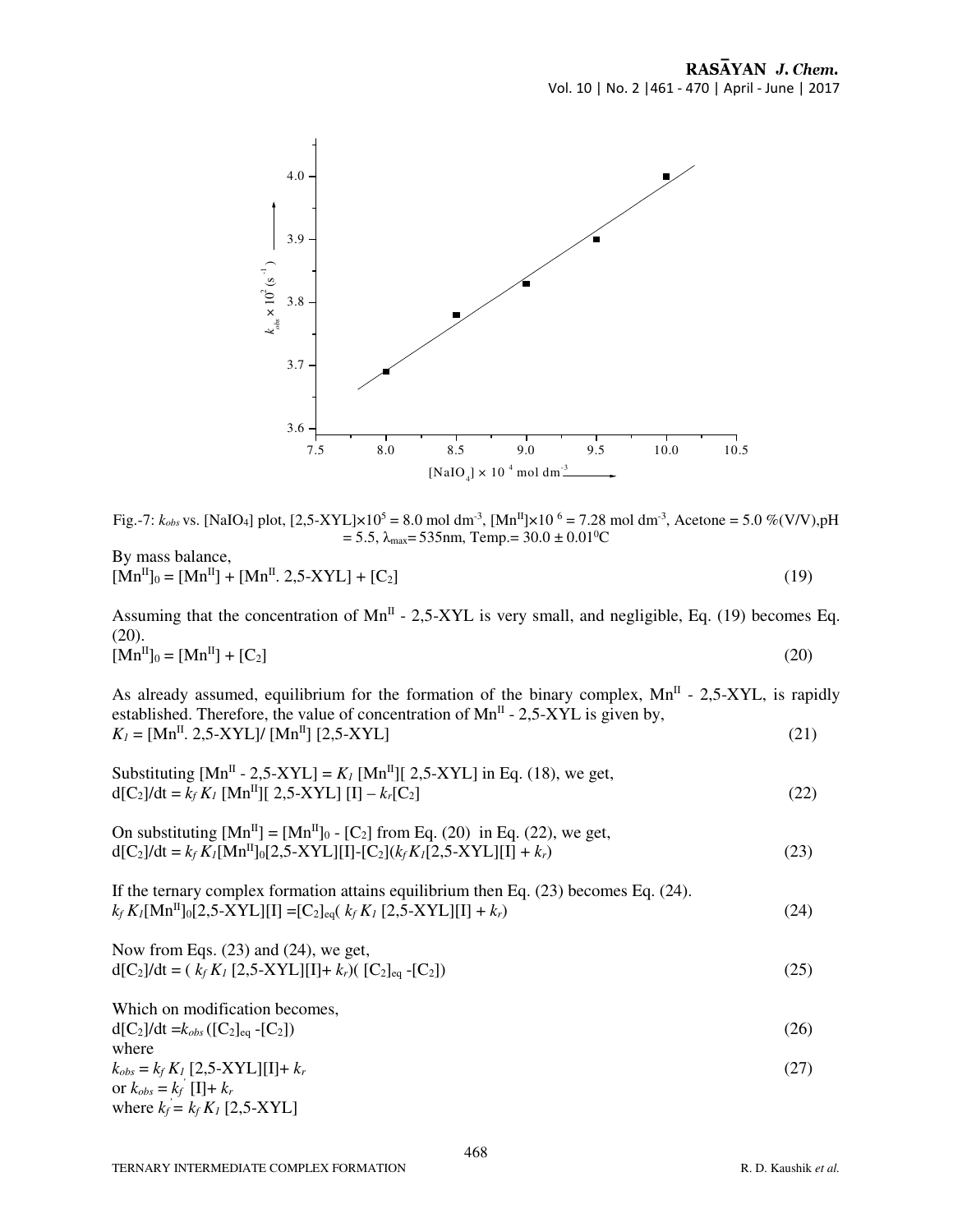

Fig.-8:  $k_{obs}$  vs. [2,5-XYL] or [2,5 D] plot, [NaIO<sub>4</sub>] $\times 10^4 = 8.0$  mol dm<sup>-3</sup>, [Mn<sup>II</sup>] $\times 10^{-6} = 7.28$  mol dm<sup>-3</sup>, acetone = 5.0 %(V/V), pH = 5.5, Temp. =  $30.0 \pm 0.01$  °C,  $\lambda_{\text{max}}$  = 535nm.

According to Eq. (27) the plot of  $k_{obs}$  versus [I] (at constant [2,5-XYL]) is straight line with a intercept =  $k_r$  and slope =  $k_f$  K<sub>1</sub>[2,5-XYL] (Fig. 7). Also, the plot of  $k_{obs}$  versus [2,5-XYL] (at constant [I]) is also straight line with intercept =  $k_f$  and slope =  $k_f K_I[\Pi]$  (Fig.-8). Table-3 gives the values of slopes and intercepts determined from these figures.

From I and 2,5-XYL variations respectively, using the values of intercepts and slopes of plots in Figures-7 and 8, the values of  $k_f$ . $K_l$  were found to be  $1.9 \times 10^5$  and  $1.4 \times 10^5$  dm<sup>6</sup> mol<sup>-2</sup> s<sup>-1</sup>. Likewise, the values of  $k_f$  *K*<sub>1</sub>/  $k_r$  determined from same figures were found to be 7.4  $\times$  10<sup>6</sup> and 5.0  $\times$  10<sup>6</sup> dm<sup>6</sup> mol<sup>-2</sup>. Therefore, mechanism and rate law are very well supported by the good agreement between parameters obtained from variation of 2,5-xylidine and periodate.

#### **REFERENCES**

- 1. H.M. Pinheiro, E. Touraud and O. Thomas, *Dyes and Pigments*, **61**, 121 (2004)
- 2. J.M. Dupret, J. Dairou, F. Busi, P. Silar, M. Martins, C. Mougin, F.R. Lima and A. Cocaign, *InTech, Croatia*, 601 (2011)
- 3. S.K. Mortensen, X.T. Trier, A. Foverskov and J.H. Petersen, *J. Chromatogr. A*., **40**, 1091 (2005)
- 4. V.K. Pavolva, Ya.S. Sevchenko and K.B. Yatsimiriskii, *Zh. Fiz. Khim*., **44**, 658 (1970)
- 5. R.D. Kaushik, Amrita, M. Dubey and R.P. Singh. *Asian J. Chem.,***16(2)**, 831 (2004)
- 6. R.D. Kaushik, V. Kumar, R.K. Arya and D. Singh, *Asian J. Chem.,* **12**, 1123 (2000)
- 7. R.D. Kaushik, R.P. Singh and Shashi, *Asian J. Chem.,* **15**, 1485 (2003)
- 8. R.D. Kaushik, R. Malik and A. Kumar, *J. Indian Chem. Soc.,***87**, 317(2010)
- 9. R.D. Kaushik, Manila, D. Kumar and P. Singh, *Oxid. Commun.,* **33**, 519 (2010)
- 10. R.D. Kaushik, R. Kumari, T. Kumar and P. Singh, *Asian J. Chem.,* **22(10),** 7959(2010)
- 11. R.D. Kaushik, A.K. Chauby and P.K. Garg, *Asian J. Chem.,* **15**, 1655 (2003)
- 12. R.D. Kaushik, R.K. Arya and S. Kumar, *Asian J. Chem.,***12**, 1229 (2000)
- 13. R.D. Kaushik, S.D. Oswal and D. Singh, *Asian J. Chem.,* **12**, 1129 (2000)
- 14. R.D. Kaushik, V. Kumar and S. Kumar, *Asian J. Chem.,* **11**, 633 (1999)